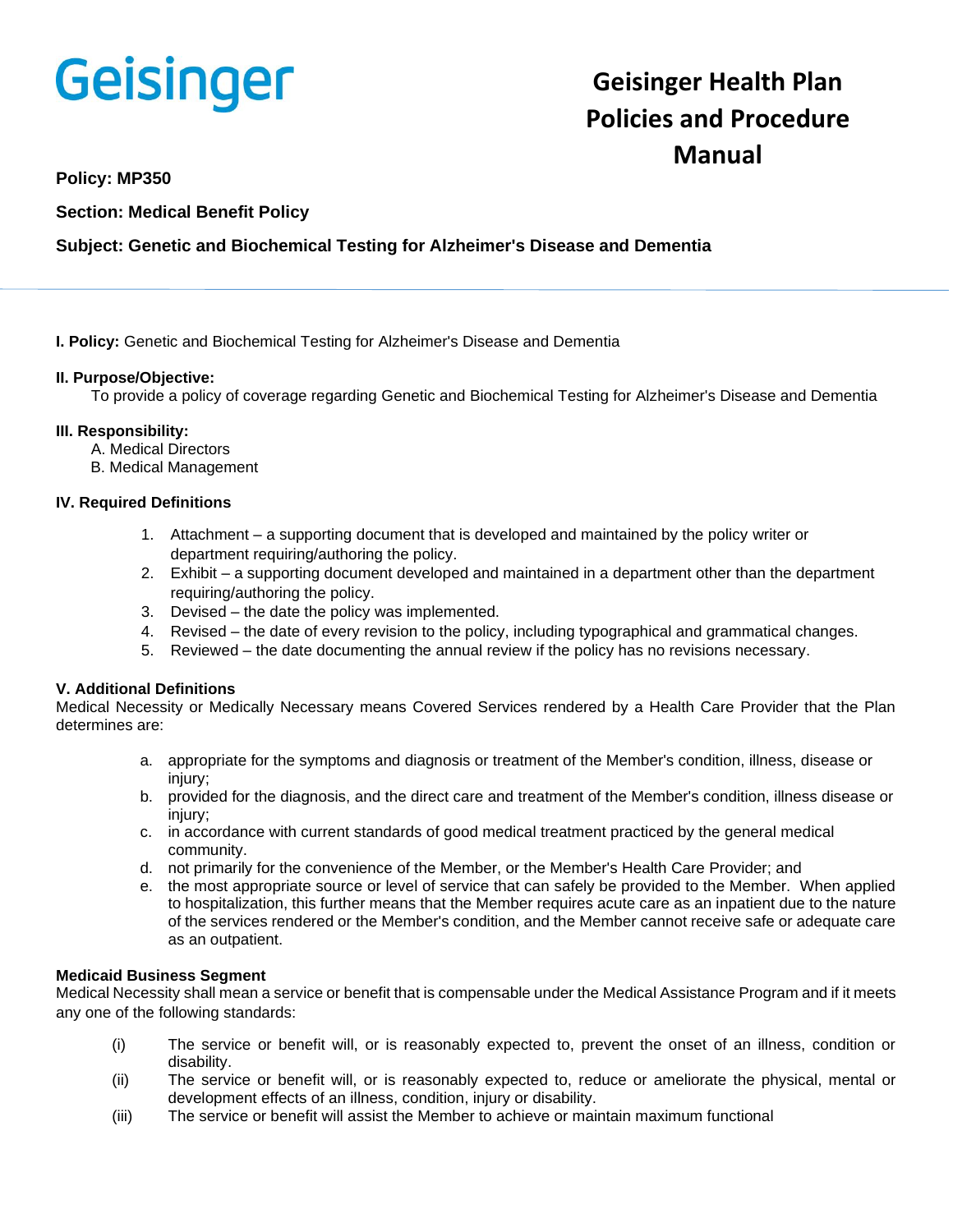capacity in performing daily activities, taking into account both the functional capacity of the Member and those functional capacities that are appropriate for members of the same age.

**DESCRIPTION:** Alzheimer disease is the most common cause of dementia. Alzheimer disease is a progressive, irreversible neurodegenerative disease. Individuals are typically classified into early-onset and late-onset disease using the age of 65 years as a cutoff. Genetic testing and biomarker testing has been proposed as a means to identifying a definitive diagnosis, improving understanding for the family, and allowing at-risk relatives to have predictive testing.

## **EXCLUSIONS:**

The Plan considers testing of genetic markers for the diagnosis of Alzheimer's disease to be **experimental, investigational or unproven** and therefore **NOT COVERED** as a diagnostic technique for individuals with symptoms suggestive of Alzheimer's disease. There is insufficient evidence in the peer-reviewed medical literature to support testing for Alzheimer disease-related biomarkers improves health outcomes for people diagnosed with Alzheimer's disease, dementia, or mild cognitive impairment.

The Plan considers measurements of serum, urinary, CSF or skin fibroblast biochemical markers (including but not limited to tau protein, AB-42, neural thread protein) to be **experimental, investigational or unproven** and therefore **NOT COVERED** as a diagnostic technique for individuals with symptoms suggestive of Alzheimer's disease. There is insufficient evidence in the peer-reviewed medical literature to support testing for Alzheimer disease-related biomarkers improves health outcomes for people diagnosed with Alzheimer's disease, dementia, or mild cognitive impairment.

The Plan considers genetic testing or measurements of biochemical markers as a screening technique in asymptomatic individuals with or without a family history of Alzheimer's disease to be **experimental, investigational or unproven** and therefore **NOT COVERED.** There is insufficient evidence in the peer-reviewed medical literature to support testing for Alzheimer disease-related biomarkers improves health outcomes for people diagnosed with Alzheimer's disease, dementia, or mild cognitive impairment.

**Note: A complete description of the process by which a given technology or service is evaluated and determined to be experimental, investigational or unproven is outlined in MP 15 - Experimental Investigational or Unproven Services or Treatment.**

**CODING ASSOCIATED WITH: Genetic and Biochemical Testing for Alzheimer's Disease and Dementia** *The following codes are included below for informational purposes and may not be all inclusive. Inclusion of a procedure or device code(s) does not constitute or imply coverage nor does it imply or guarantee provider reimbursement. Coverage is determined by the member specific benefit plan document and any applicable laws regarding coverage of specific services. Please note that per Medicare coverage rules, only specific CPT/HCPCS Codes may be covered for the Medicare Business Segment. Please consult the CMS website at* [www.cms.gov](http://www.cms.gov/) *or the local Medicare Administrative Carrier (MAC) for more information on Medicare coverage and coding requirements.*

81401 Molecular pathology procedure, Level 2 (eg, 2-10 SNPs, 1 methylated variant, or 1 somatic variant [typically using nonsequencing target variant analysis], or detection of a dynamic mutation disorder/triplet repeat) [when specified as the following]:

• APOE (apolipoprotein E) (eg, hyperlipoproteinemia type III, cardiovascular disease, Alzheimer disease), common variants (eg, \*2, \*3, \*4)

81405 Molecular pathology procedure, Level 6 (eg, analysis of 6-10 exons by DNA sequence analysis, mutation scanning or duplication/deletion variants of 11-25 exons, regionally targeted cytogenomic array analysis) [when specified as the following]:

• PSEN1 (presenilin 1) (eg, Alzheimer disease), full gene sequence

81406 Molecular pathology procedure, Level 7 (eg, analysis of 11-25 exons by DNA sequence analysis, mutation scanning or duplication/deletion variants of 26-50 exons, cytogenomic array analysis for neoplasia) [when specified as the following]:

- APP (amyloid beta [A4] precursor protein) (eg, Alzheimer disease), full gene sequence
- PSEN2 (presenilin 2 [Alzheimer disease 4]) (eg, Alzheimer disease), full gene sequence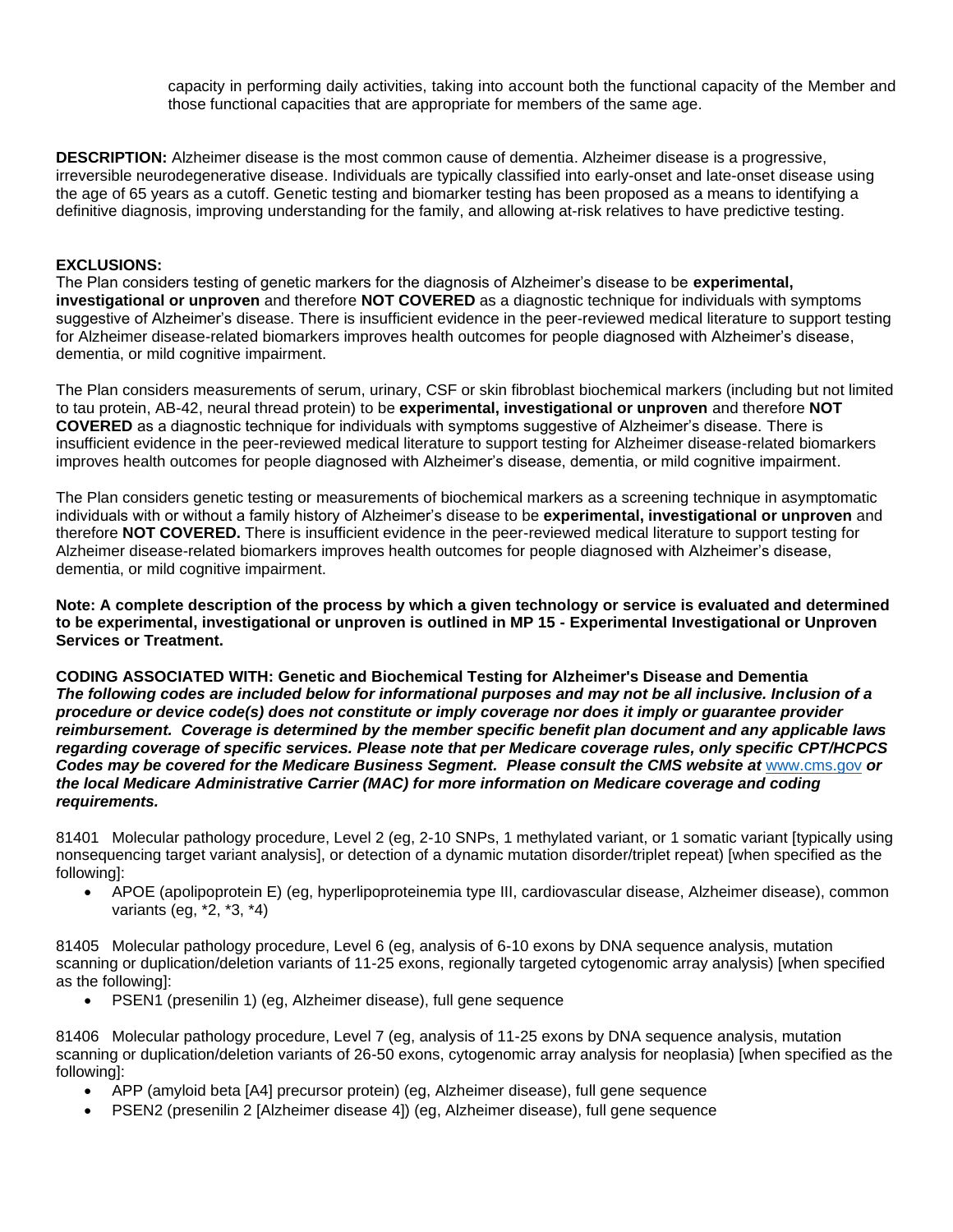83520 Immunoassay for analyte other than infectious agent antibody or infectious agent antigen; quantitative, not otherwise specified [when specified as tau protein, amyloid beta peptide testing]

84999 Unlisted chemistry procedure [when specified as tau protein, amyloid beta peptide or neural thread protein biochemical testing]

0206U Neurology (Alzheimer disease); cell aggregation using morphometric imaging and protein kinase C-epsilon (PKCe) concentration in response to amylospheroid treatment by ELISA, cultured skin fibroblasts, each reported as positive or negative for Alzheimer disease *{DISCERN™, NeuroDiagnostics, NeuroDiagnostics}*

0207U Neurology (Alzheimer disease); quantitative imaging of phosphorylated ERK1 and ERK2 in response to bradykinin treatment by in situ immunofluorescence, using cultured skin fibroblasts, reported as a probability index for Alzheimer disease *{DISCERN™, NeuroDiagnostics, NeuroDiagnostics}*

0289U Neurology (Alzheimer disease), mRNA, gene expression profiling by RNA sequencing of 24 genes, whole blood, algorithm reported as predictive risk score { *MindX Blood Test™* }

S3852 DNA analysis for APOE epsilon 4 allele for susceptibility to Alzheimer's disease

#### **ICD-10 Diagnosis**

- F03.90-F03.91 Unspecified dementia
- G30.0-G30.9 Alzheimer's disease
- G31.1 Senile degeneration of brain, not elsewhere classified
- R41.0 Disorientation, unspecified
- R41.3 Other amnesia (memory loss NOS)
- R41.81 Age-related cognitive decline

Current Procedural Terminology (CPT®) © American Medical Association: Chicago, IL

#### **LINE OF BUSINESS:**

**Eligibility and contract specific benefits, limitations and/or exclusions will apply. Coverage statements found in the line of business specific benefit document will supersede this policy. For Medicare, applicable LCD's and NCD's will supercede this policy. For PA Medicaid Business segment, this policy applies as written.**

#### **REFERENCES:**

Andreasen N, Blennow K. CSF biomarkers for mild cognitive impairment and early Alzheimer's disease. Clinical Neurol Neurosurg. 2005; 107:165-173.

Beecham GW, Martin ER, Li YJ, et al. Genome-wide association study implicates a chromosome 12 risk locus for lateonset Alzheimer disease. Am J Hum Genet. 2009; 84(1):35-43.

Chirila FV, Khan TK, Alkon DL. Fibroblast aggregation rate converges with validated peripheral biomarkers for Alzheimer's disease. J Alzheimers Dis. 2014; 42(4):1279-1294.

Hsuing GR, Sadovnick AD, Feldman H. Apolipoptrotein E 4 genotype as a risk factor for cognitive decline and dementia. Data from the Canadian Study of Health and Aging. CMAJ. 2004; 171:863-867.

Kapaki E, Liappas I. Paraskevas GP, et al. The diagnostic value of tau protein, beta-amyloid (1-42) and their ration for the discrimination of alcohol-related cognitive disorders from Alzheimer's disease in the early stages. Internat J Geriatric Psych. 2005; 20:722-729

Sinha S. The role of beta-amyloid in Alzheimer's disease. Med Clin North Am. 2002; 86(3): 629-639.

Teunissen CE, de Vente J, Steinbusch HW, De Bruijn C. Biochemical markers related to Alzheimer's dementia in serum and cerebrospinal fluid. Neurobiol Aging. 2002; 23(4):485-508

Ritchie C, Smailagic N, Noel-Storr AH, et al. Plasma and cerebrospinal fluid amyloid beta for the diagnosis of Alzheimer's disease dementia and other dementias in people with mild cognitive impairment (MCI). Cochrane Database Syst Rev. 2014;6:CD008782.